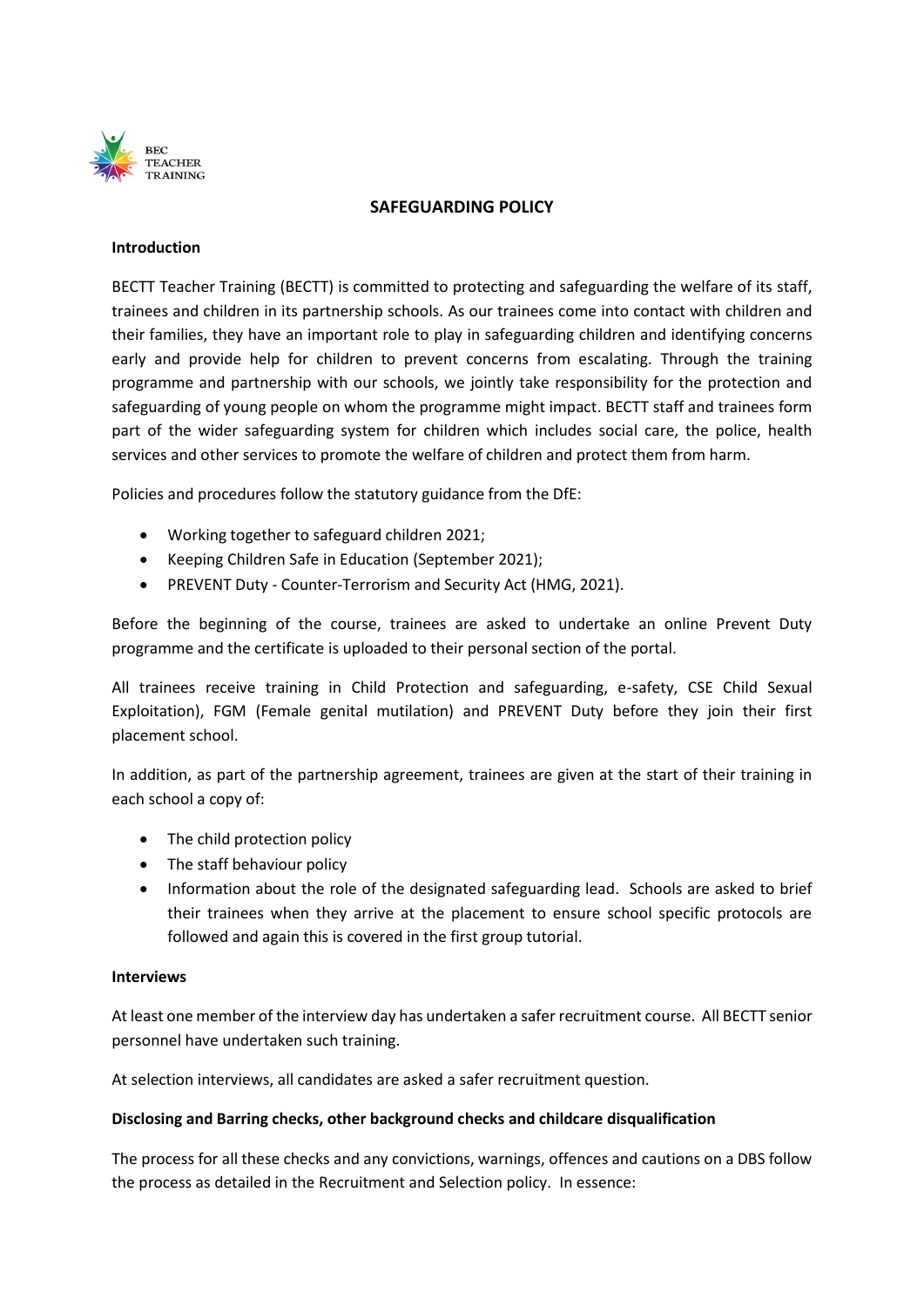- DBS checks are carried out by the partnership on all trainees, trainers and BECTT staff.
- For fee paying trainees, BECTT carries out all safeguarding checks and will notify the partnership school in writing that the trainee is suitable to work with children.
- Any candidate who declares a conviction at the point of application or interview or any candidate for whom we are notified that their DBS check contains information will be assessed individually to determine whether they are suitable to be on the programme. A risk assessment will be carried out by the Executive Director in liaison with the placement Headteacher with a recommendation as to whether they will be offered a place on the course which will be authorised by the Accounting Officer. This process has been agreed by the partnership and participating schools.
- Additional checks are made for those applicants who have lived or worked abroad following the government guidance e.g. trainees may need to obtain a "Certificate of Good Conduct" following the Home Office Guidance.
- Prohibition checks home and abroad are carried out and all trainees including primary and secondary sign a childcare disqualification declaration.
- Trainees are expected to meet the requirements of individual schools' safeguarding; child protection; whistleblowing policies and procedures.

# **Monitoring and evaluation:**

- Review of partnership schools' training programmes identifies safeguarding training.
- Attendance at core courses checked and absences are followed up to ensure schools provide training.
- Any safeguarding issues raised are brought to the attention of the Executive Director and a written record held on the computer in line with our retention records; this will be shared with the trainee's placement schools. The relevant policy will then be initiated.

# **CHILD PROTECTION POLICY**

BECTT Staff including all associates and trainees have a responsibility to ensure they adhere to the three main elements of Child Protection policy:

- **Prevention** through the creation of a positive school atmosphere and the teaching, and pastoral support offered to pupils.
- **Protection** by following agreed procedures and ensuring all staff are trained and supported to respond appropriately and sensitively to child protection concerns.
- **Support** to pupils who may have been abused or are identified as vulnerable emotionally, socially or mentally.

Staff at BECTT all receive safeguarding training at the beginning of the academic year in line with the wishes of the legal entity safeguarding procedures and the school where BECTT is in situ.

# **The Legislative Framework**

Safeguarding and Child protection is the responsibility of all adults and especially those working with children.

In Essex, all professionals must work in accordance with the [SET Procedures](http://www.escb.co.uk/Portals/15/Documents/Local%20Practices/SET%20Procedures%202015%20-%20Version%202%20August%202015.pdf) (ESCB, 2020) and in Primary, this is discussed at one of the Group tutorials in school and delivered as a lecture.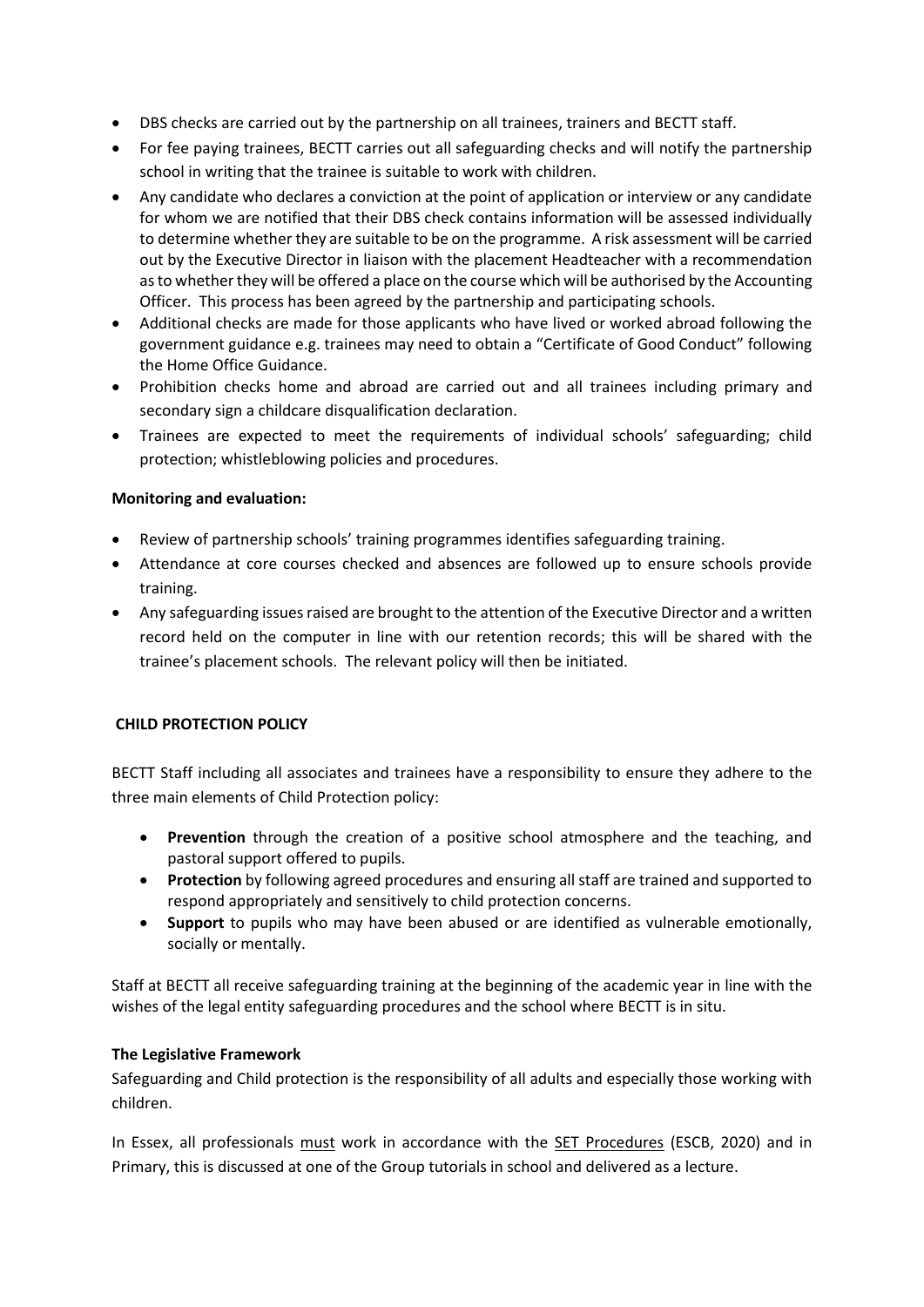Our schools also work in accordance with the statutory guidanc[e 'Keeping Children Safe in Education'](keepinhttps://www.gov.uk/government/uploads/system/uploads/attachment_data/file/447595/KCSIE_July_2015.pdf)  (DfE, September 2021), 'Working Together [to Safeguard Children](https://www.gov.uk/government/uploads/system/uploads/attachment_data/file/419595/Working_Together_to_Safeguard_Children.pdf)' (DfE, 2018) and the local guidance document '[Effective Support for Children and Families in Essex](http://www.escb.co.uk/Portals/15/Documents/Local%20Practices/Effective%20Support%20for%20Children%20and%20Families%20in%20Essex%20April%202013.pdf) (ESCB, July 2017)

As of July 2015, the [Counter-Terrorism and Security Act \(HMG, 2015\)](http://www.legislation.gov.uk/ukpga/2015/6/contents) placed a duty on schools and other education providers. Under section 26 of the Act, schools are required, in the exercise of their functions, to have "due regard to the need to prevent people from being drawn into terrorism". This duty is known as the PREVENT duty.

It requires schools to:

- teach a broad and balanced curriculum which promotes spiritual, moral, cultural, mental and physical development of pupils and prepares them for the opportunities, responsibilities and experiences of life and must promote community cohesion;
- be safe spaces in which children / young people can understand and discuss sensitive topics, including terrorism and the extremist ideas that are part of terrorist ideology, and learn how to challenge these ideas;
- be mindful of their existing duties to forbid political indoctrination and secure a balanced presentation of political issues.

Our partnership schools work in accordance with the PREVENT Duty and approach this issue in the same way as any other child protection matter.

As of October 2015, th[e Serious Crime Act 2015](https://www.gov.uk/government/collections/serious-crime-bill) (Home Office, 2015) introduced a duty on teachers (and other professionals) to notify the police of known cases of female genital mutilation where it appears to have been carried out on a girl under the age of 18 and if a girl under 18 is identified as at risk of FGM. Our schools operate in accordance with the statutory requirements relating to this issue, and in line with existing local safeguarding procedures.

# **Trainees' role in safeguarding**

Trainees should follow their placement school's safeguarding policies and procedures.

Any trainee receiving a disclosure of abuse or noticing signs or indicators of abuse, should make an accurate record as soon as possible noting what was said or seen (if appropriate using a body map to record), putting the event in context, and giving the date, time and location. All records should be dated and signed and will include the action taken. These should then be presented to the Designated Safeguarding Lead who will decide on appropriate action. Trainees are expected to follow their placement school's policies and procedures when reporting safeguarding concerns".

Trainees are informed that they must not investigate alleged safeguarding issues.

Confidentiality is an issue which needs to be discussed and fully understood by all those working with children, particularly in the context of child protection. The only purpose of confidentiality in this respect is to benefit the child. A trainee must never guarantee confidentiality to a pupil and will not agree with a pupil to keep a secret as, where there is a child protection concern, this must be reported to the Designated Safeguarding Lead and may require further investigation by appropriate authorities.